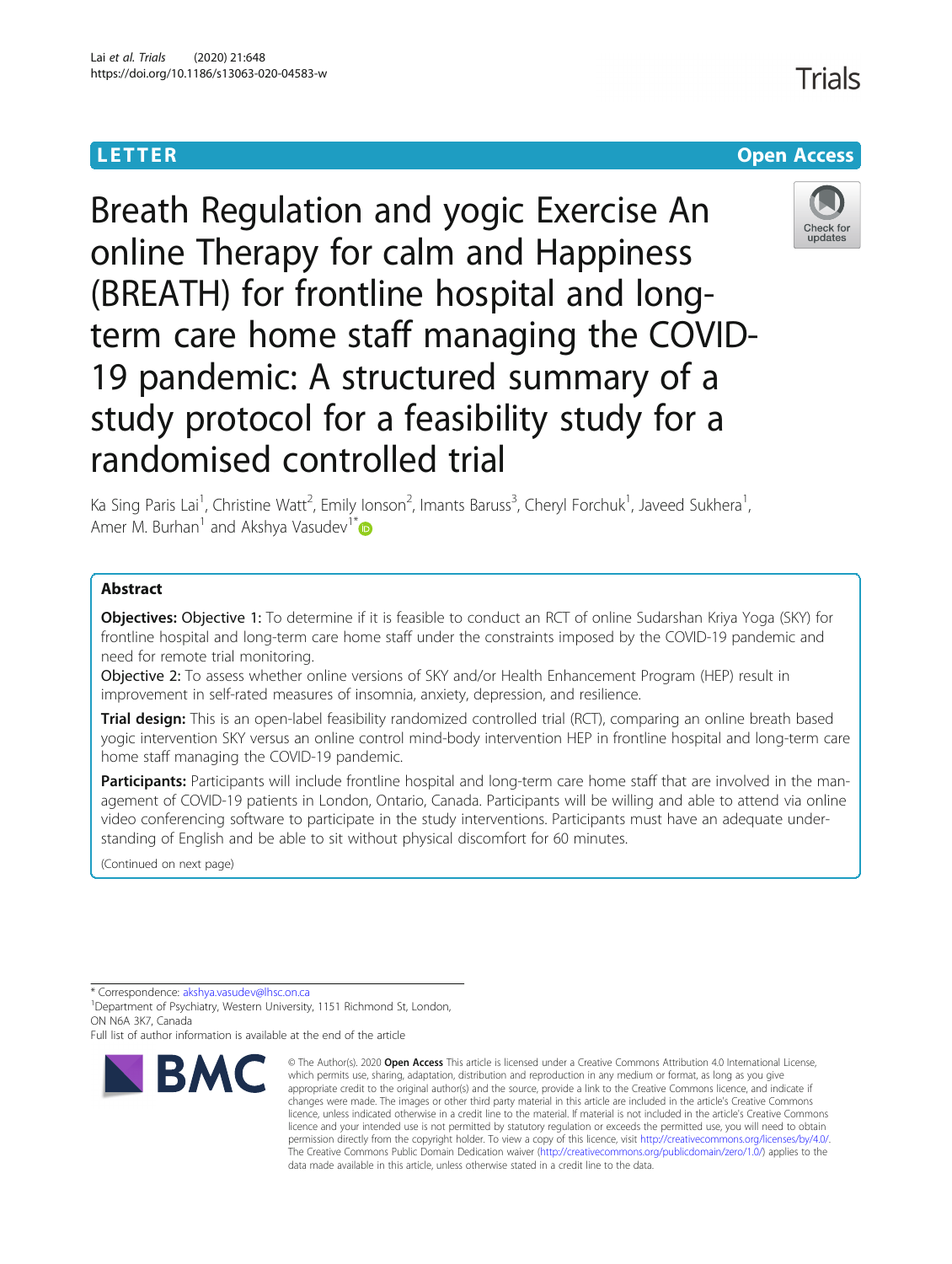### (Continued from previous page)

Intervention and comparator: Sudarshan Kriya Yoga (SKY): The online version of SKY will be delivered by at least one certified Canadian SKY teacher, with at least one back up teacher at all times, under the supervision of Ms. Ronnie Newman, Director of Research and Health Promotion, Art of Living Foundation, USA. The online version of SKY for healthcare workers has a total duration of 3 hours. Phase I will consist of 5 self-paced online modules of 4- 10 minutes each to learn the breath control techniques. Participants will be sent an online survey in REDCap requesting that they self-confirm completion of the Phase I modules. In Phase II, 2 interactive online sessions of 1 hour each will be held on consecutive days with a certified SKY teacher, during which participants will learn the fast, medium and slow breaths. For ease of scheduling, multiple time windows will be offered for Phase II. There will be at least one back up teacher at all times. Both Phase I and II will be completed in the first week.

Health Enhancement Program (HEP): The active control arm, HEP, will consist of time-matched online self-paced modules for Phase I. Phase II will consist of mindfulness-based meditation sessions delivered by mental health staff. HEP will be an active treatment program that incorporates mind-body interventions. HEP will consist of timematched online self-paced modules with psychoeducation on healthy active living as well as interactive modules comprising of guided de-stressing exercises including music therapy, mindfulness and progressive muscle relaxation. Weekly follow up sessions will be offered to all recruited participants for 30 minutes each for the subsequent 4 weeks in both study arms.

Main outcomes: The following feasibility outcomes will be measured at the end of the study: (1) rate of participant recruitment, (2) rate of retention, (3) completeness of data entry, (4) cost of interventions, and (5) unexpected costs. Such measures will be collected on a daily basis through-out the study and tabulated 5 weeks later at the end of the study.

Randomisation: Participants will be randomized after they have electronically signed the consent form and the research staff have confirmed eligibility. We will use REDCap to perform randomization in a 1:1 ratio as well as allocation concealment. REDCap is widely used by health researchers worldwide to significantly reduce data entry and study management errors to improve data fidelity.

**Blinding (masking):** All study participants will be blinded to the study hypotheses so as to prevent any expectation bias. Group allocation will be masked during analysis.

Numbers to be randomised (sample size): This study will randomize a total of 60 participants in a 1:1 ratio to either SKY or HEP interventions.

Trial Status: Protocol version number 2.0 (June 5, 2020). Recruitment is currently ongoing (starting June 25, 2020). We anticipate to complete recruitment by June 30, 2021 and complete the study by September 30, 2021.

**Trial registration:** ClinicalTrials.gov protocol ID [NCT04368676](mailto:NCT04368676) (posted April 30, 2020).

Full protocol: The full protocol is attached as an additional file, accessible from the Trials website (Additional file 1). In the interest in expediting dissemination of this material, the familiar formatting has been eliminated; this Letter serves as a summary of the key elements of the full protocol.

Keywords: COVID-19, Randomised controlled trial, protocol, Healthcare staff, Work stress, resiliency, mind-body intervention, yoga

## Supplementary information

Supplementary information accompanies this paper at [https://doi.org/10.](https://doi.org/10.1186/s13063-020-04583-w) [1186/s13063-020-04583-w](https://doi.org/10.1186/s13063-020-04583-w).

Additional file 1.

#### Acknowledgements

The authors acknowledge valuable ongoing collaborations with the Art of Living Foundation. In particular, we would like to thank Ms. Ronnie Newman and Dr. Hiteshini Jugessur for their ongoing support with this project.

#### Authors' contributions

KSPL, CW, EI, and AV were involved in the conception and design of the work. KSPL, CW, EI, and AV drafted the protocol and the manuscript. KSPL, CW, EI, and AV submitted the application to the research ethics board and developed the study materials. IB, CF, JS, and AMB provided critical revisions for the protocol and manuscript. All authors have read and approved the final manuscript for publication.

#### Funding

This study is funded by start up funds from Western University. There is no relationship between the funding body in the design of the study, collection, analysis, interpretation of data or in writing the manuscript.

#### Availability of data and materials

Not applicable.

#### Ethics approval and consent to participate

The authors certify that this trial was approved by the Western University Health Science Research Ethics Board (HSREB) on June 19, 2020 (with expiry June 19, 2021) with the project ID 115855. The authors will obtain informed consent as described in the protocol before participants participate in the study.